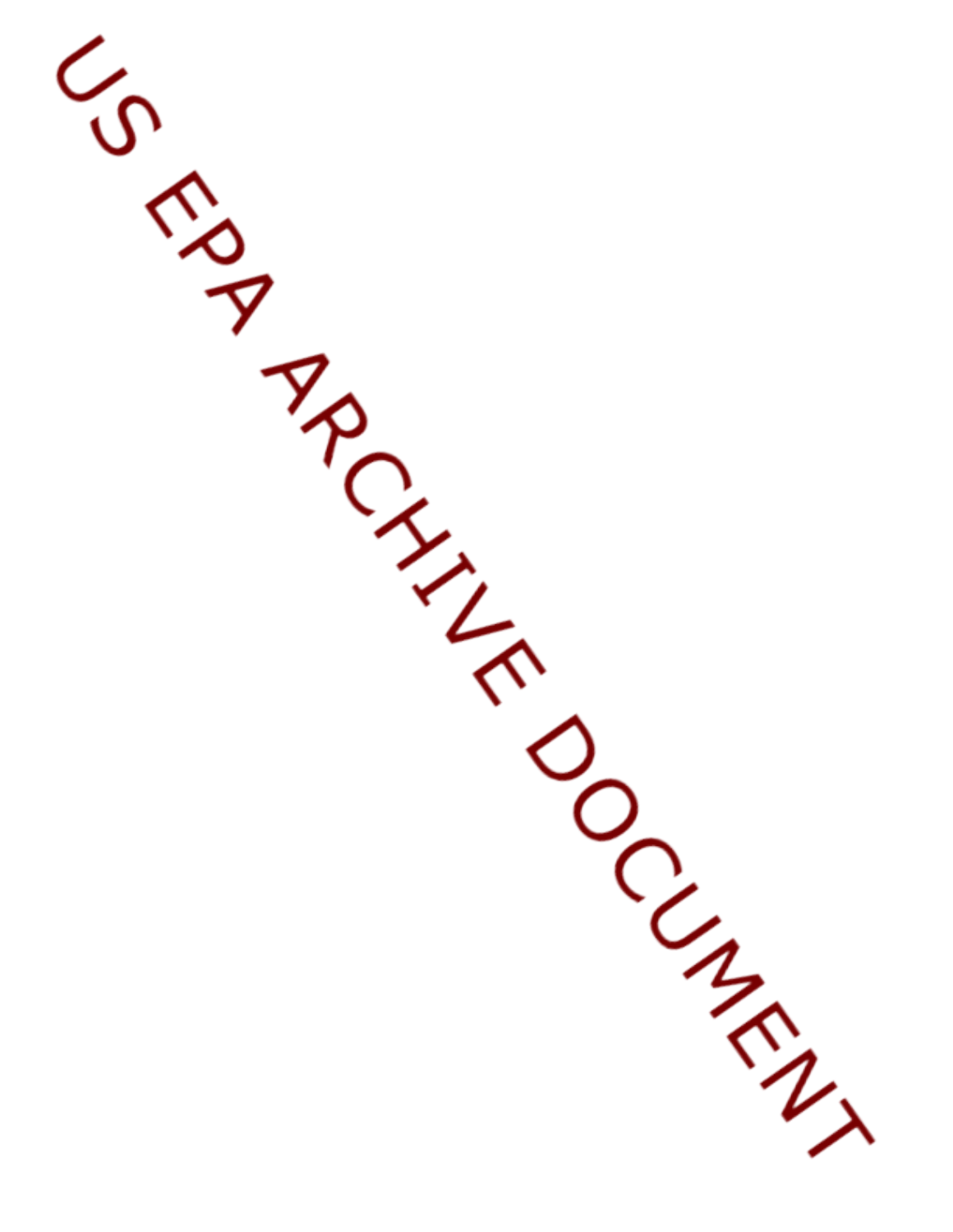## **ABSTRACT**

## **Why the Use Designation Process is not working in California Thomas R. Grovhoug, Vice President, Larry Walker Associates**

The water quality control planning process in the State of California has not been utilized to exercise the flexibility provided under the Clean Water Act and USEPA regulations to de-designate uses or to designate subcategories of uses. This has created problems in the implementation of the NPDES permitting program and the 303(d) listing effort.

In California, most designated uses were adopted in the original water quality control plans (in California known as "Basin Plans") developed under the 1972 Clean Water Act, typically in the 1975 time frame. The multiple uses which were designated in these Basin Plans ranged from "fishable" (warm and cold water habitat, commercial and sportfishing) and "swimmable" (water contact recreation) to a variety of other uses. Some of these uses were related to the "fishable" use (e.g. spawning, migration, estuarine habitat) and others related to other uses (municipal, agricultural or industrial supply, groundwater recharge, navigation, rare and endangered species habitat, non-water contact recreation, etc.). These uses have been broadly defined and are not directly related to numeric or narrative criteria, creating a problem in (a) the definition of existing uses, (b) the derivation of use subcategories, and (c) the application of use attainability procedures. The problem is best exemplified by the lack of activity in California in any of these areas.

We believe that policy statements are needed from the federal level to clarify how States (e.g. California) can and should adjust their existing planning procedures to accommodate flexibilities afforded under the use designation process. Specific direction in the following areas would be beneficial:

- (1) Clarification regarding the determination whether a use has been realized since 1975. We believe that the federal definition of water quality standards (uses plus criteria) points to the use of reliable and consistent criteria attainment as the fundamental basis for the existing use determination. In simple terms, we believe that water quality data and supporting information should be used, where available, to assess whether a use (i.e. an aquatic habitat which consistently meets USEPA criteria for numerous constituents) has existed in a water body since 1975. For instance, using the new federal mercury criterion as an example, we believe that the evaluation of existing fishing uses should include an assessment whether fish in a water body (e.g. largemouth bass) have consistently achieved the mercury tissue criterion level since 1975. If such consistent attainment has not occurred, we believe that the specific fishing use is not an existing use. In California, such an evaluation of criteria attainment is not presently used in this determination. [this addresses Question #1 in the Symposium announcement]
- (2) Clarification is also needed regarding the use of subcategories in the use designation arena. Following up on the example cited above, federal policy statements are needed to advise states that, where uses are not deemed to be